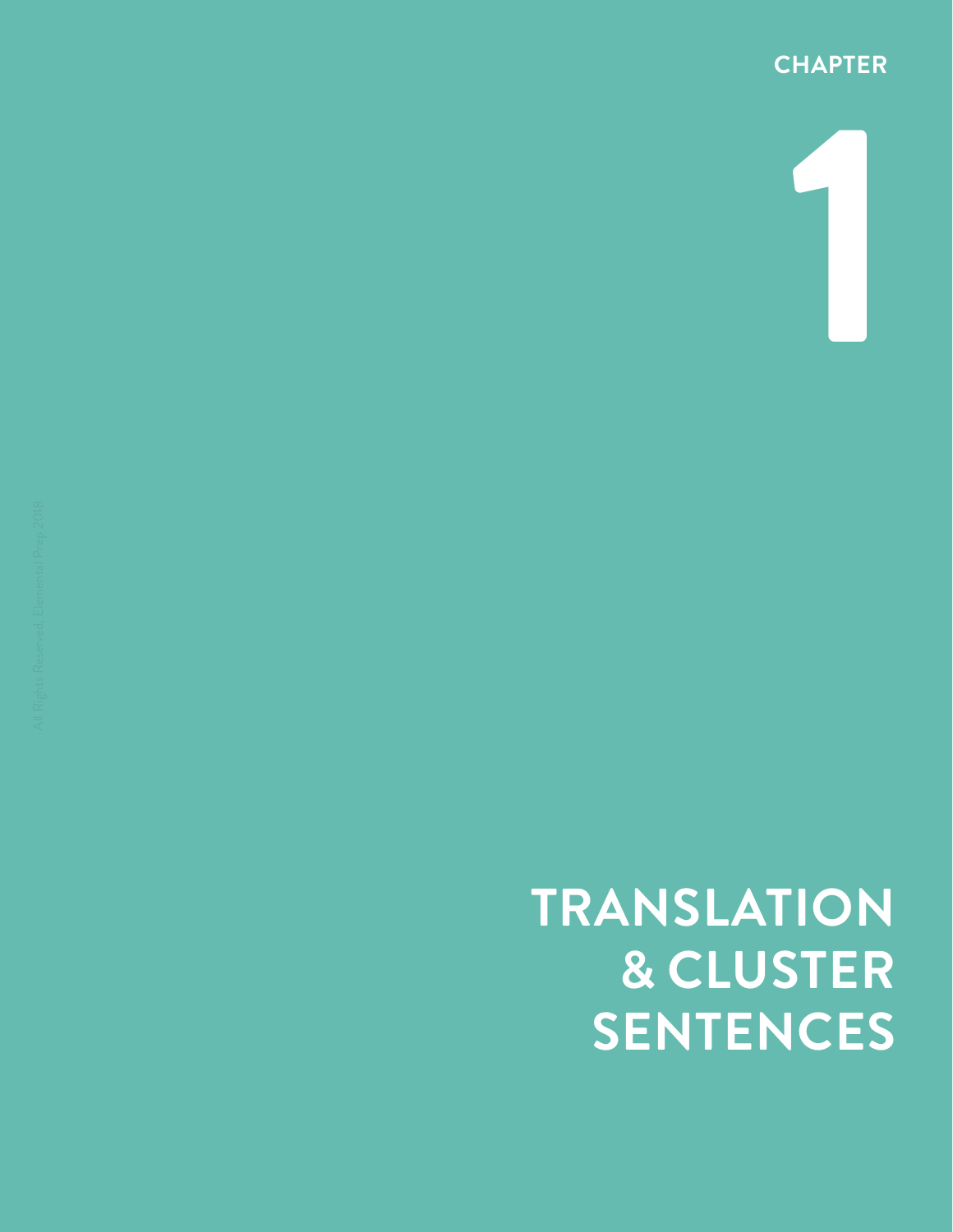This, my friends, is the problem:

*Wanting to pursue the life of the mind since she allowed herself to end her gymnastics career, Chimera, as a result of her childhood dream to get off the mat and read more Plato, which gave her a sense of mental acuity that she had never previously encountered and which she only rediscovered after her second Olympics when she almost missed her balance beam routine by getting so engrossed in The Republic, finally decided it was the right moment to take that next step.*

Just like the paragraph above, the LSAT is hard to read. It's poorly written. And they do this on purpose. They could write the test much more clearly; they choose not to.

Remember all those things your English teachers used to write on your essays? Stuff about awkward word combinations and how you need to get to the point? The writing on the LSAT makes you realize exactly why English teachers make those comments. The purpose of writing is one thing: conveying information to the reader skillfully enough to make it easy for them. This chapter is about sentences that do the opposite: They *try* to make the reading difficult for you. The test writers purposefully write poorly. They purposefully hide their points in difficult language. In doing so, they create monsters called **cluster sentences.**

The examples in this book are... fantastical. Some might say they're weird, crazy, surreal. And that's on purpose. We're emulating the *structure* of LSAT writing, but the content is a little more likely to keep you awake. You'll see examples about koalas teaching children, pretzels eating people, and building cake towers. Weirdly enough, this is the best way to prepare you for the writing on the LSAT. You need to focus on the structure of the language at first, not worry about boring content. Once you've got the linguistic (and argumentative) structures down, we will add more layers of difficulty, including real LSAT examples. Once we build your foundation, we'll work with real LSAT stimuli exclusively.

Cluster sentences test your ability to read convoluted language. They don't put cluster sentences on the LSAT just to be sadistic. To succeed in law school, you have to be able to decode cluster sentences. But this may not come easily to you right now. That's ok. That doesn't mean you're dumb. It means you're going to have to work to build the skills the LSAT (and the legal profession) want you to have.

**The first thing you have to do is stop giving up on sentences you find difficult.** You must

stop the vicious cycle of zoning out, getting frustrated, blaming the test for being difficult, and never looking at a confusing sentence again because it makes you upset. This cycle is what keeps students from improving their skills. By engaging with the cluster sentence (instead of pretending it doesn't exist), you have a shot at figuring out what it means. This is key. You won't get the question right if you don't know what the stimulus means. The good news: Once you translate a difficult stimulus, the rest of the question will be dramatically easier.

Don't worry. I'm not going to bore you with a ton of formal grammar. You don't need to know all that stuff to understand cluster sentences. In fact, many of those who decode intuitively have forgotten 8<sup>th</sup> grade English entirely. I skipped middle school English, so I couldn't bore you with it, even if I wanted to. We'll go over as much grammar as you need to figure these sentences out and nothing more.

If you actually read that whole paragraph at the top, congrats! You have the heart of an ox and the spirit of a hummingbird. Most students don't read it fully.

sentence-level comprehension. That's because it's very difficult to fundamentally change how well someone reads in a few short months. However, I'm not going to attempt to make you a better reader in this chapter. I'm going to turn you into a detective by giving you a few tools automatically used by those who decode these

sentences intuitively.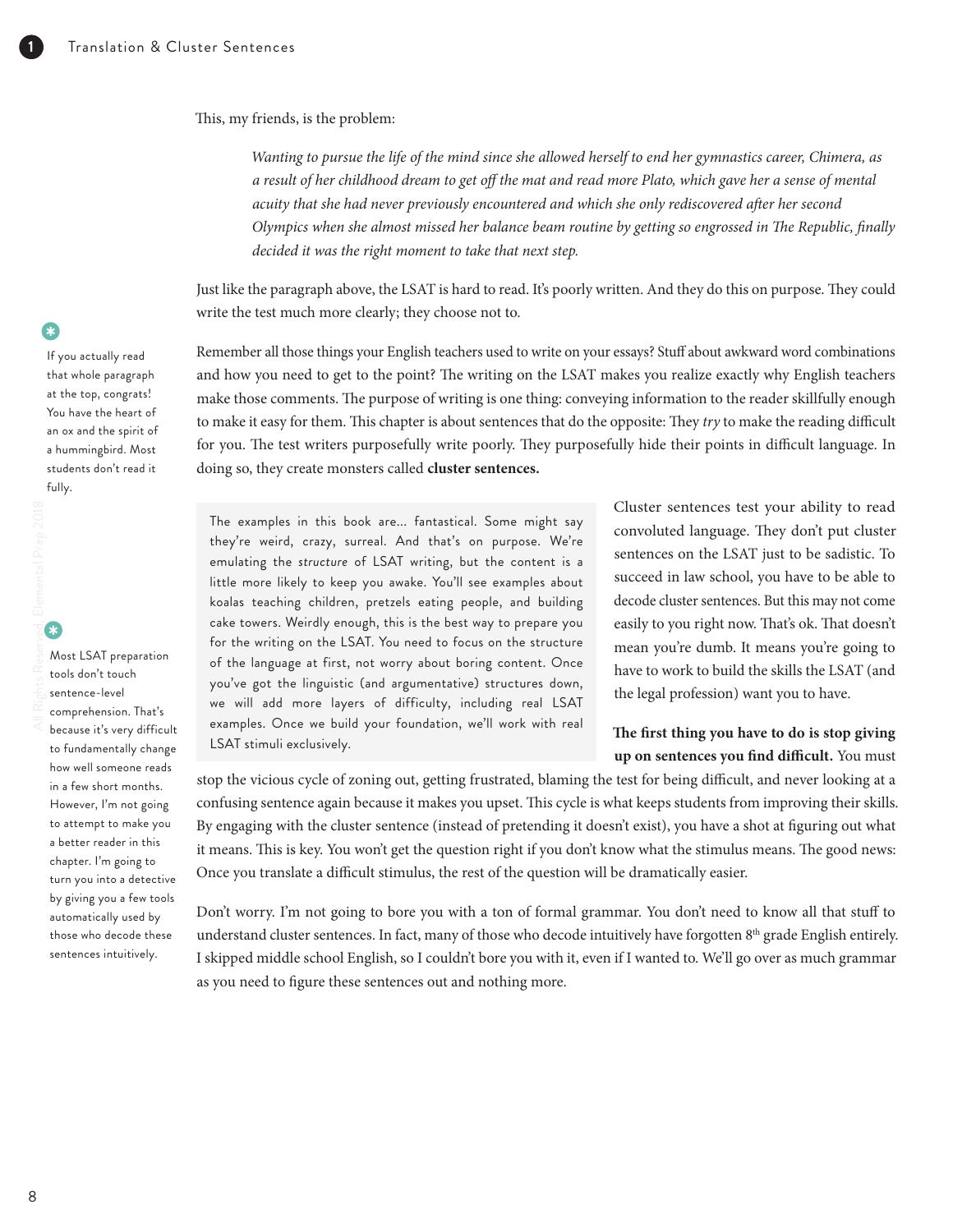## **What Are Sentences Really**

If you remember anything from elementary school, you'll probably say a sentence is "a complete thought." This rule falls a bit on the shady side of the truth. Yes, basic sentences represent a complete thought, but, in general, a sentence represents *at least one* complete thought. Cluster sentences usually compress several thoughts into one not-so-neat package, and the reason you're having trouble with them is precisely because they are not conveying *a* complete thought. They're conveying several compressed, contorted thoughts. To understand cluster sentences, you have to break them down, recognizing the many complete thoughts in each sentence. Then, you will see the individual ideas in the sentence, instead of the jumbled mess those ideas create.

## SPECIFIERS: WHAT MAKES CLUSTER SENTENCES A CLUSTER

**Specifiers are those little words that glue bigger words to explanations.** This seems innocuous, right? Who doesn't like things explained to them? The clustering comes in when they've got a thing; they decide to explain it (cool so far), then they explain part of the explanation (ok, maybe fine), then they explain a part of the explanation of the explanation (aghhhhhhhhh). It is this over-explaining that makes cluster sentences difficult to read. By the time you're done reading the explanation of the explanation of the explanation, you forget what the beginning of the sentence was even about. This is called bad writing. As a reader, you are completely within your rights to call the author out for being a bad writer. As an LSAT test taker, you are called to action.

| <b>SPECIFIERS</b> |                |        |          |       |  |
|-------------------|----------------|--------|----------|-------|--|
| by                | in             | on     | which    | until |  |
| since             | in addition to | that   | for      | when  |  |
| as                | because        | of     | although | while |  |
| if                | after          | around | between  | who   |  |

Let's talk through how a cluster sentence uses specifiers to compress many ideas into one sentence:

*The box, which was red since it came up on our red-sensor that was developed by Alex and Jordan, who happened to enjoy color spectroscopy, was empty.*

Now, let's make a list of all the ideas in this sentence. To make the list, I'll stop at every comma or specifier and jot down a complete thought from what I've found so far:

First, I see "the box" and then a comma, which cuts into the middle of the complete thought about the box. So I salvage my knowledge of those first two words by jotting down the only complete thought I can get out of the words "the box":

Second, I pass the comma and "which was red." Then I stop at the word "since" because it's a specifier. I want to translate "which was red," so I ask myself, "What's red?" and work backwards to find "the box." Now, I have a complete thought:

**There is a box.**

**The box was red.**

•

•

Specifiers here are not referring to the real part of speech.